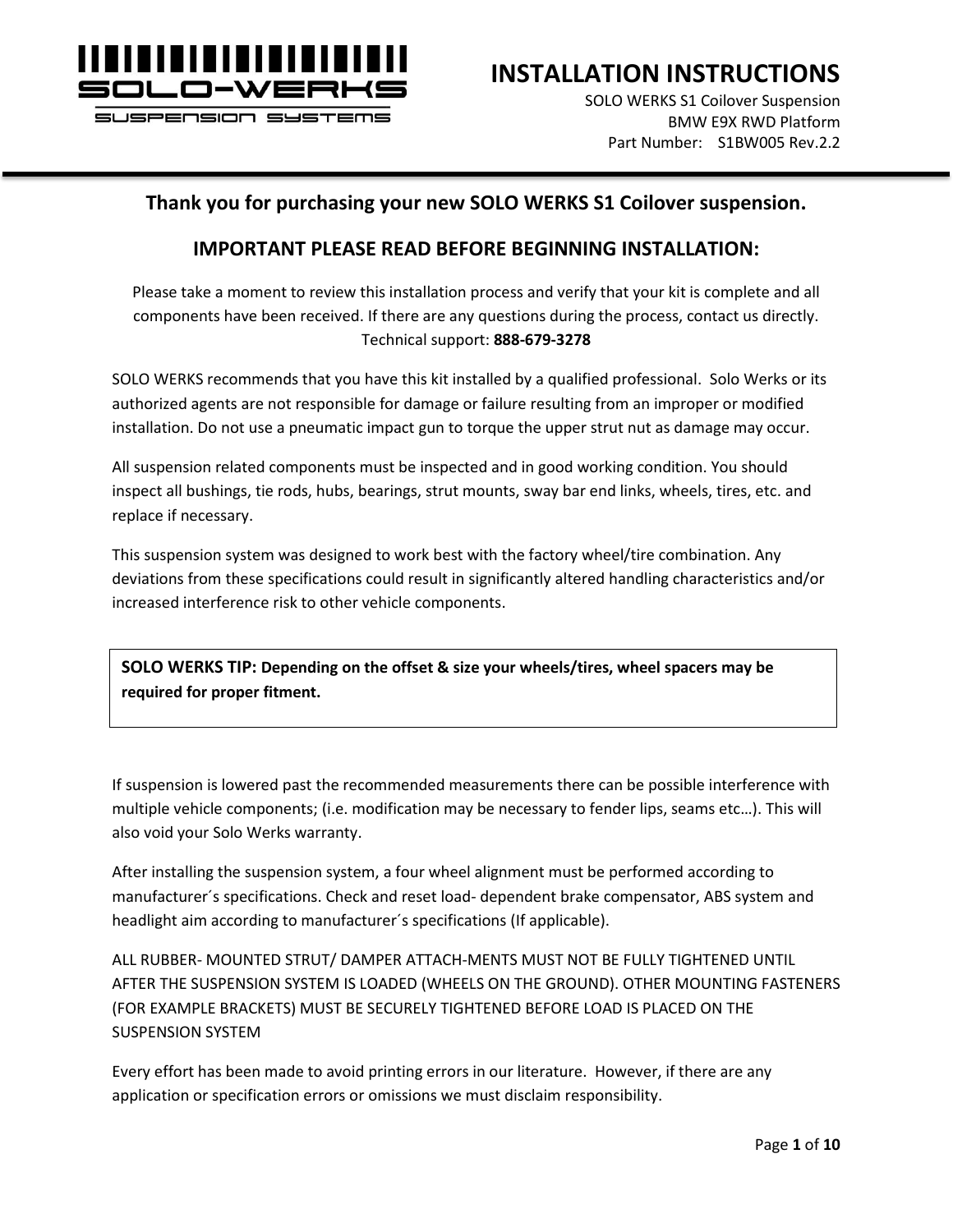

#### SUSPENSION SYSTEMS

# **INSTALLATION INSTRUCTIONS**

SOLO WERKS S1 Coilover Suspension BMW E9X RWD Platform Part Number: S1BW005 Rev.2.2

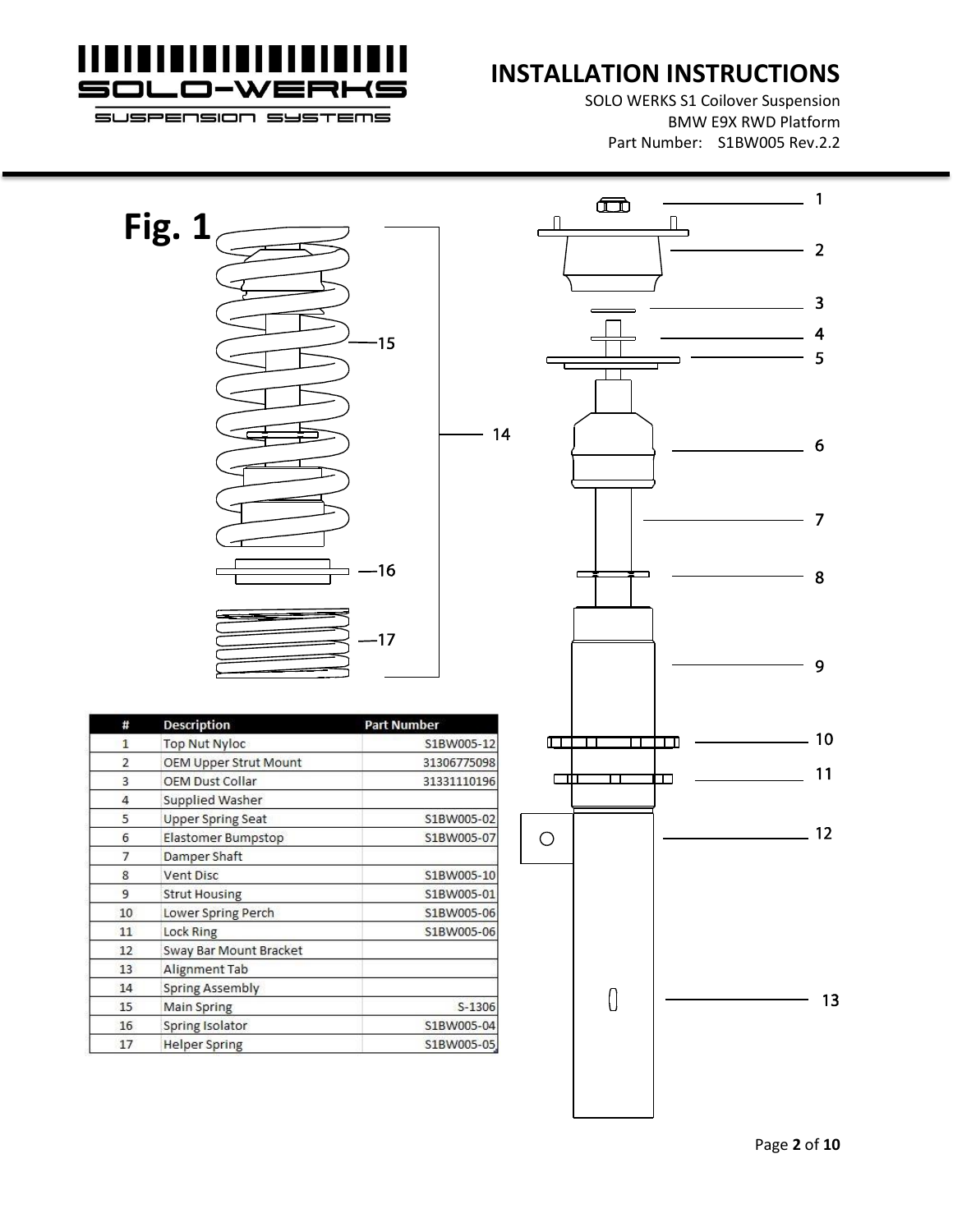

# **INSTALLATION INSTRUCTIONS**

SOLO WERKS S1 Coilover Suspension BMW E9X RWD Platform Part Number: S1BW005 Rev.2.2

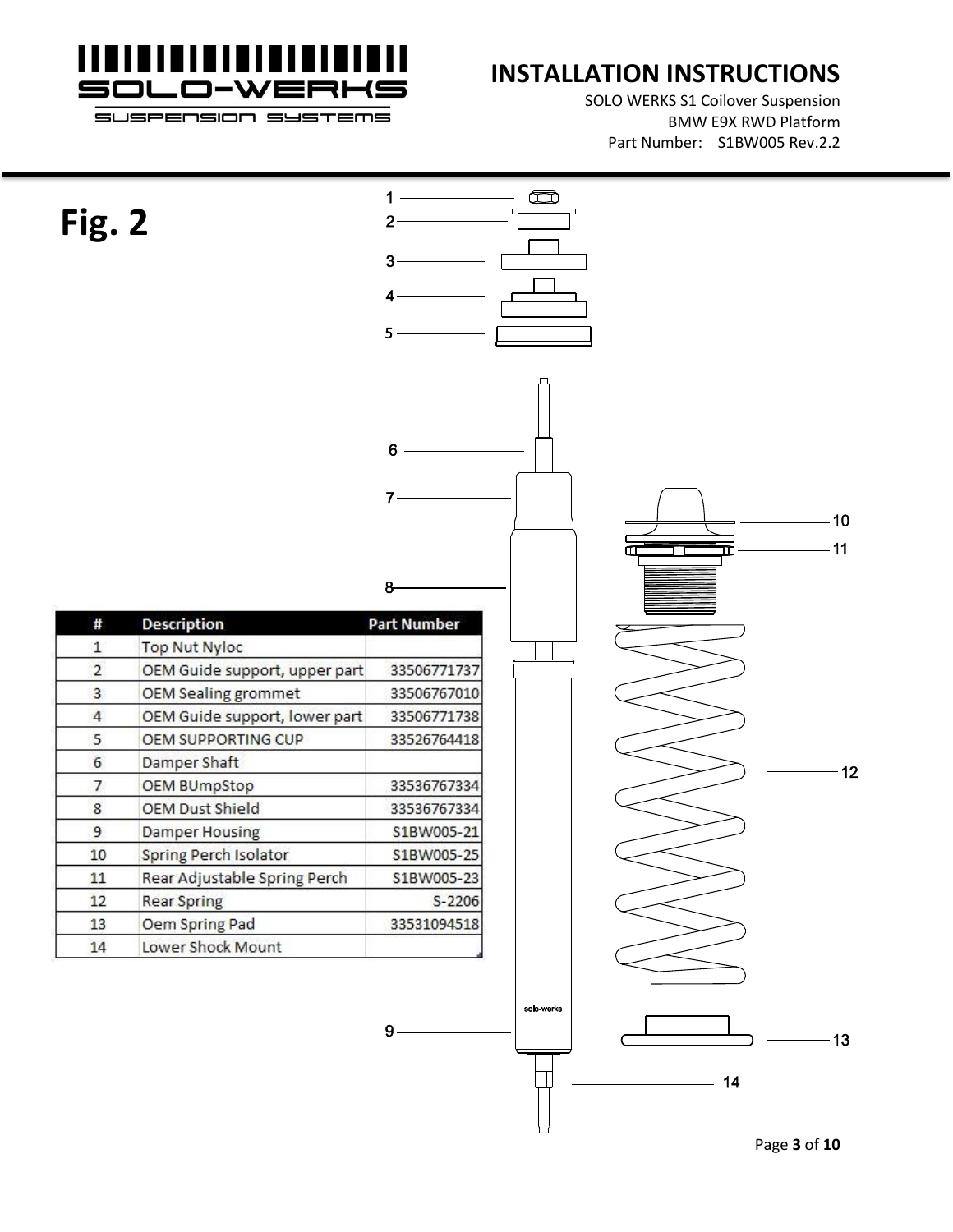

SUSPENSION SUSTEMS

# **INSTALLATION INSTRUCTIONS**

SOLO WERKS S1 Coilover Suspension BMW E9X RWD Platform Part Number: S1BW005 Rev.2.2

## **Original Suspension Removal**

#### **Front**

- 1. Support Lower Control Arm/Spindle
- 2. Remove OEM front inner fender liner (To allow access to lower control arm)
- 3. Remove any OEM lines/brackets from original suspension strut mounts
- 4. Remove sway bar end link from strut housing and sway bar
- 5. Unclip Headlight leveling sensor from LCA
- 6. Loosen (but do not remove) LCA bolts at chassis
- 7. Support strut from inside wheel well
- 8. Remove three (3) upper strut mount nuts (Fig.1 #2)
- 9. While pushing downwards on the suspension, walk the top portion of the strut out of the fenderwell before trying to remove OEM strut. (Taking caution not to scratch fender with the upper mount)
- 10. Remove Lower spindle (Pinch) Bolt from spindle
- 11. Using Strut Spreader Tool, spread spindle mount
- 12. Separate strut from spindle. (Fig.1 #13)
	- a. Ensure that the lower control arm is still supported
	- b. This may require work to separate as corrosion may limit movement
	- c. Using rubber mallet tap the cast spindle to free strut from spindle
- 13. Remove strut assembly
- 14. Leave the Strut Spreader in place

*SOLO WERKS TIP:* **As the strut mounts are a consumable/wear item and are a known fail point on this chassis. Solo Werks recommends using new replacement parts and leaving your original suspension as an assembly. These parts are available from your Solo Werks Dealer or your local BMW parts dealer.**

NOTE: If you are using your existing OEM upper strut mount (Fig. 1 #2) you must remove this from the strut assembly. This component is under extreme pressure from the front spring and must be removed using an appropriate spring compressor to relieve the pressure. Follow the directions given by the manufacturer of the Spring Compressor to safely remove the spring and disassemble the Strut Assembly.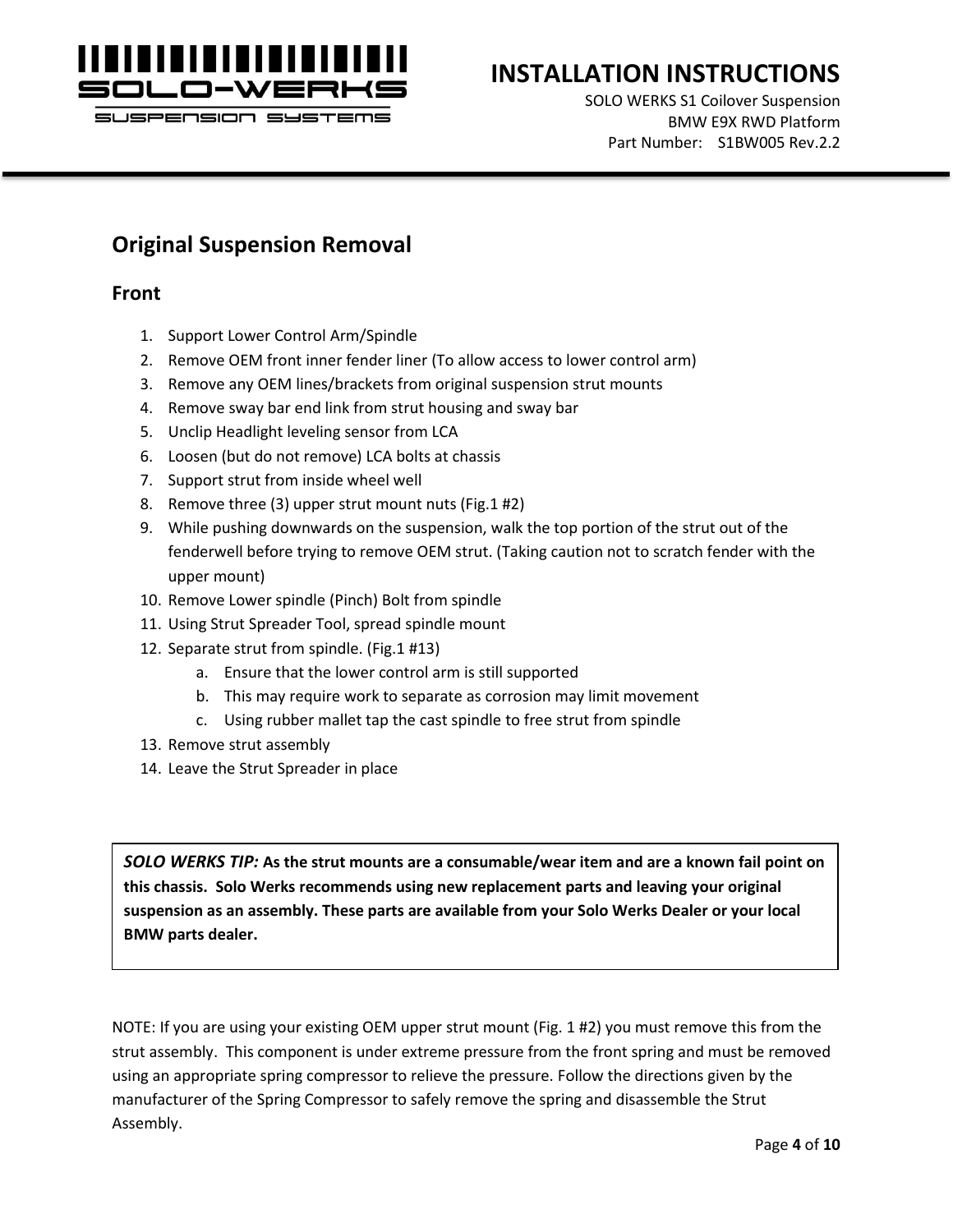

# **INSTALLATION INSTRUCTIONS**

SOLO WERKS S1 Coilover Suspension BMW E9X RWD Platform Part Number: S1BW005 Rev.2.2

## **Solo Werks Coilover Pre Assembly – Priming the Dampers**



**SOLO WERKS TIP:** *As the suspension is shipped and stored in a horizontal position, it is advisable to exercise or Prime ALL shock absorbers before you install them to ensure that the internal contents are in the correct chambers. Therefore we advise that before you assemble the front coilover shock absorber, take a moment to purge the shock absorber.* 

*To do this, one side at a time remove the following from one of the front Coilover Assemblies:*

- *Two Upper fasteners (lock nut and securing nut)*
- *Upper Spring Perch*
- *Main Spring*
- *Spring Isolator*
- *Helper Spring*

*You will then be left with the coilover strut with the bumpstop and vent disc on the shaft. Pull the bumpstop up to the top of the chrome shock shaft, just before the threaded portion.* 

*With the shock upright (as it would be installed in the vehicle) compress the shock shaft until the bump stop touches the shock housing, and then pull to extend the shock shaft back to full extension.*

 *Repeat 3-5 times. You will notice the shock forces getting progressively harder each time. Once they feel consistent each way, you are ready to install.*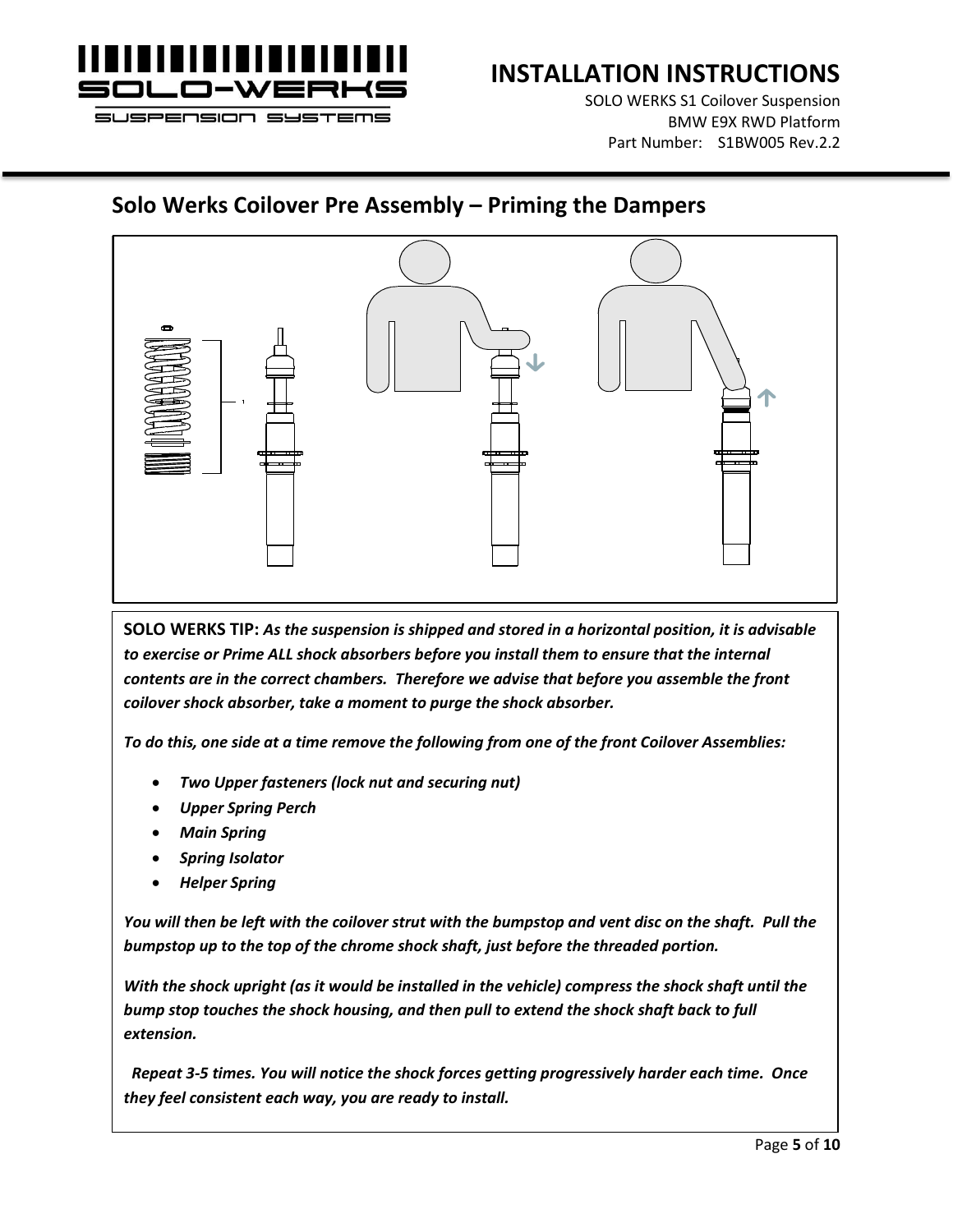

#### SUSPENSION SYSTEMS

## **INSTALLATION INSTRUCTIONS**

SOLO WERKS S1 Coilover Suspension BMW E9X RWD Platform Part Number: S1BW005 Rev.2.2

### **Solo Werks Coilover Assembly and Installation**

#### **Front**

1. Assemble the coilover assembly with the OEM Strut Mount using the provided hardware as in the diagram (Fig. 1) Torque supplied upper strut nyloc nut to **47 Ft Lbs**.

NOTE: Use of an anti-corrosion spray such as the Boeshield T-9 on the threads & main perch/spring seat at this point can make the adjustment process much easier and will add an extra layer of protection. Boeshield T-9 is available from your Solo Werks dealer.

- 2. Insert strut assembly into vehicle
	- a. Hand tighten three (3) upper strut mount nuts

NOTE: Before proceeding with the next step, inspect the Spindle for debris (rust/dirt etc. as this can make installation difficult.

- 3. Connect strut housing to spindle:
	- a. Insert Strut into spindle making sure housing is completely seated within spindle. (Fig.1 #13)
	- b. Remove strut spreader tool and insert OEM Pinch bolt and nut, torque to spec (**34 Ft Lbs**.).
- 4. Reattach any brake, ABS lines, etc. that were removed.
- 5. Repeat procedure on the other side of vehicle.
- 6. Once vehicle is placed back on the ground tighten three (3) upper strut mount nuts (**25 Ft Lbs.**) and LCA bolts (**50 Ft Lbs**.) to proper torque specifications. (Or supporting lower control arm in the compressed position (loaded as if it is on the ground) using floor jack, jack stand or equivalent.
- 7. Reinstall front fender liner.
- 8. Adjust lower spring perch to desired vehicle height.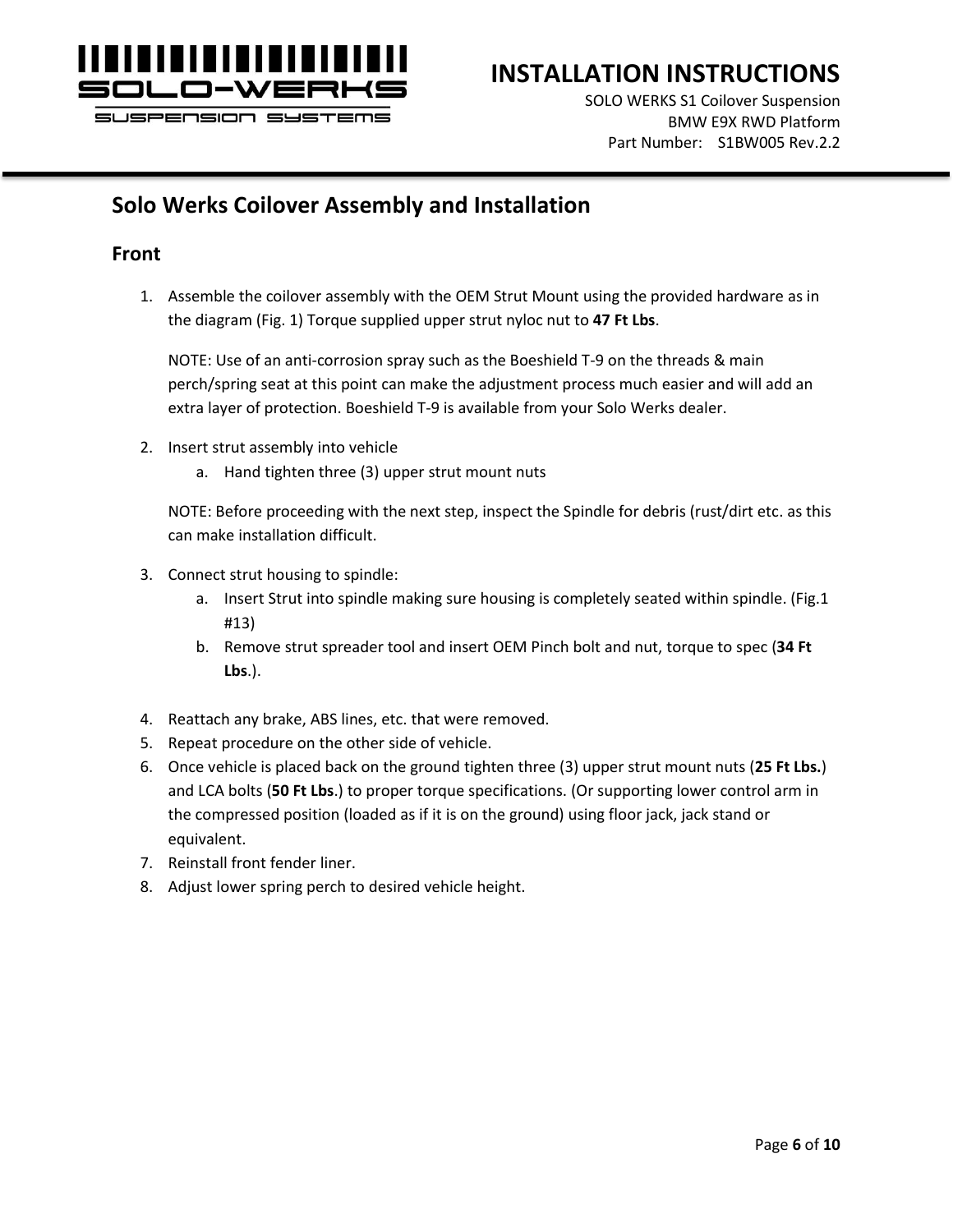

SI ISPENSION SUSTEMS

# **INSTALLATION INSTRUCTIONS**

SOLO WERKS S1 Coilover Suspension BMW E9X RWD Platform Part Number: S1BW005 Rev.2.2

### **Original Suspension Removal**

**Rear**

**SOLO WERKS TIP:** *The removal and installation of the rear is easiest if you are able to disconnect the rear anti sway bar end links from the lower control arms.*

- 1. While supporting lower control arm in the compressed position (loaded as if it is on the ground) using floor jack, jack stand or equivalent.
	- a. Remove lower shock bolt (Fig. 2 #14)
	- b. While supporting the LCA with a jack stand loosen and remove outboard LCA bolt.
	- c. Slowly raise up chassis to remove tension from rear coil spring.
	- d. With tension relieved lower LCA and remove rear coil spring.
	- e. OEM Upper spring cup must be removed to accept adjustable spring perch
	- 2. Remove the upper bolt from the upper shock mount on each side & remove rear shocks. (Fig. 2 #1-2)

**SOLO WERKS TIP:** *Access to upper shock mount nuts requires removal of trunk interior. Please refer to repair manual (i.e. Bentley Manual) for proper procedure.*

- 3. Remove factory upper mount and bumpstop/dust shield assembly from OEM shock. (Fig. 2 #7&8)
	- a. These will be reused with new Solo Werks rear shock.
	- b. Note orientation as they will be reinstalled in same fashion.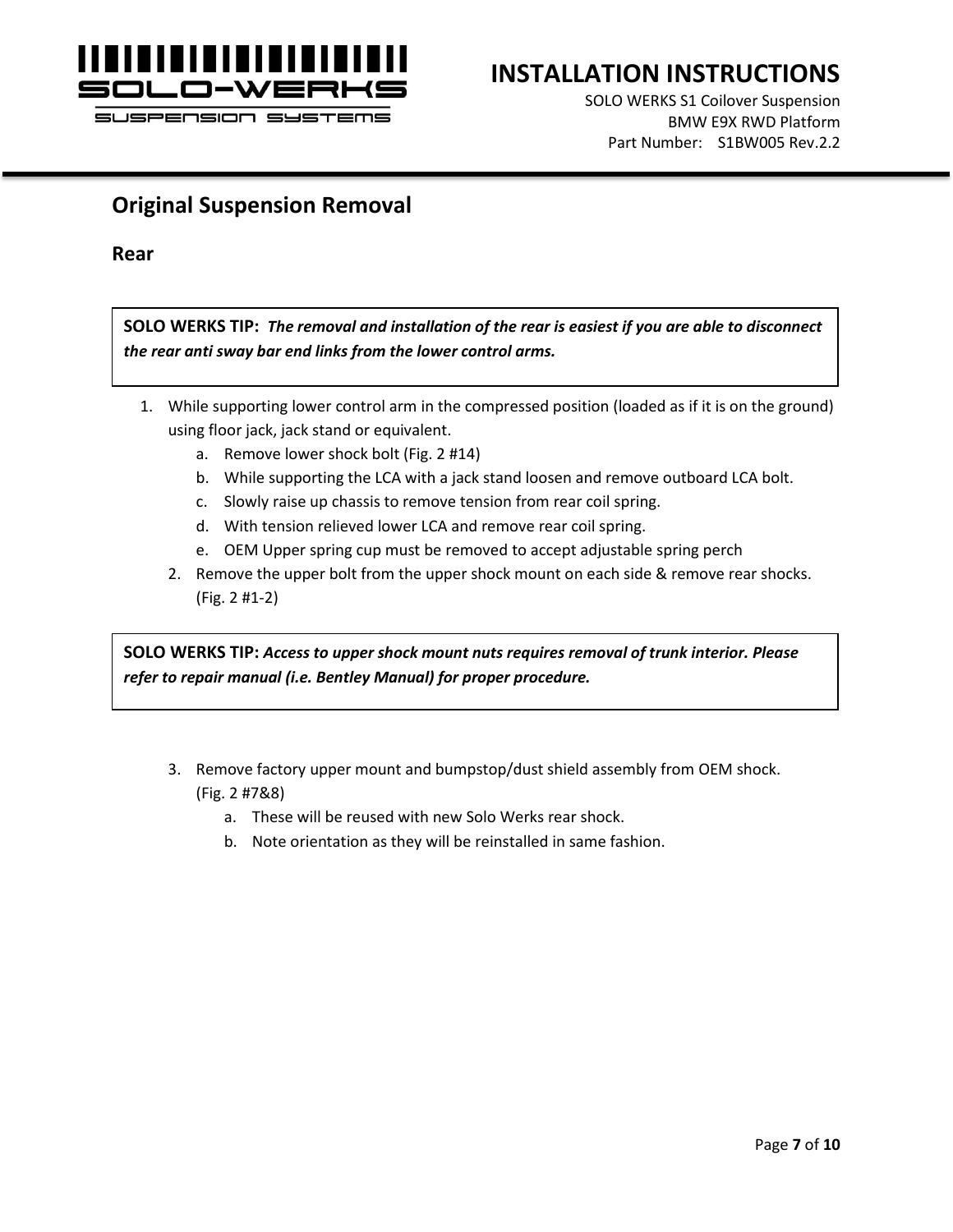

SI ISPENSION SUSTEMS

# **INSTALLATION INSTRUCTIONS**

SOLO WERKS S1 Coilover Suspension BMW E9X RWD Platform Part Number: S1BW005 Rev.2.2

## **Solo Werks Coilover Assembly and Installation**

#### **Rear**

The Rear of this platform is a combination of a rear lowering spring & adjustable spring perch and specially matched shock absorber. The shock absorber does not need to be adjusted in any way to change the ride height.

**SOLO WORKS TIP:** *Just like the front struts, it is advisable to Prime the rear shocks as well. To purge the rear shocks: Refer to procedure on page 5.*

Rear Spring Assembly

- 1. Remove the lower factory spring pad from the control arm, and ensure that the area is clean and clear of any dirt or debris. – Note: This lower spring pad will be reused.
- 2. Remove the upper spring pad and metal cup from the factory pocket on the body and ensure that that the area is clean and clear of any dirt or debris. This IS NOT reused.



- 3. With the adjustable perch on top of the spring, place the assembly into the lower control arm pocket & body spring locator. (Fig. 2 #10,11,12,13)
	- a. You will need to raise the rear axle to keep the assembly in place.
	- b. Make sure bottom of rear spring is oriented properly in OEM lower spring pad.
	- c. Note: with the spring perch installed on top, this allows for easier access for adjustment once installed in vehicle.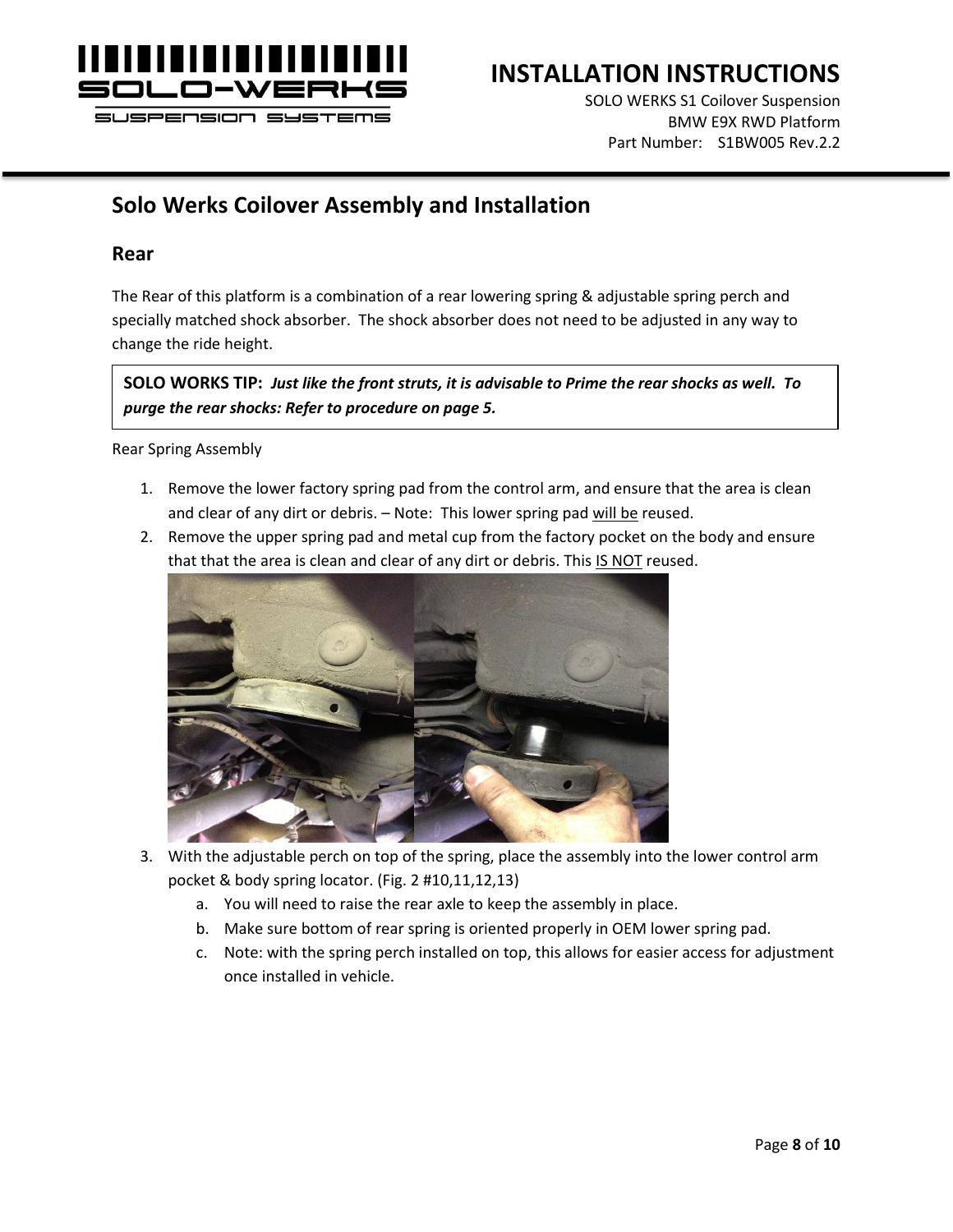

SUSPENSION SYSTEMS

# **INSTALLATION INSTRUCTIONS**

SOLO WERKS S1 Coilover Suspension BMW E9X RWD Platform Part Number: S1BW005 Rev.2.2

**Solo Werks Tip:** *Make sure the supplied rubber spring perch isolator is installed in-between the chassis and the adjustable spring perch. (Fig. 2 #10*)

Rear Shock Absorbers Assembly:

- 1. Assemble new Solo Werks rear shock absorber using original upper shock mounts and dust shield/bumpstop assembly (Fig. 2 #3,4,5,7&8)
- 2. Install shock into upper shock mount and hand tighten shock mount nut. (Fig. 2 #1)
	- a. Once vehicle is placed back on the ground torque upper shock mount nuts to proper torques settings. (**20 Ft Lbs**.)
- 3. Compress lower control arm until lower shock mount bolt can be reinstalled. (fig.2 #14)
	- a. Torque lower shock bolt to proper torque settings. (**28 Ft Lbs**.)
- 4. Replace trunk interior to finalize installation.
- 5. Final check that all hardware is tight and torques properly.

**SOLO WERKS TIP:** *It is advisable that all attaching hardware be checked after approx. 200 miles to ensure it has retained appropriate OEM torque settings.*